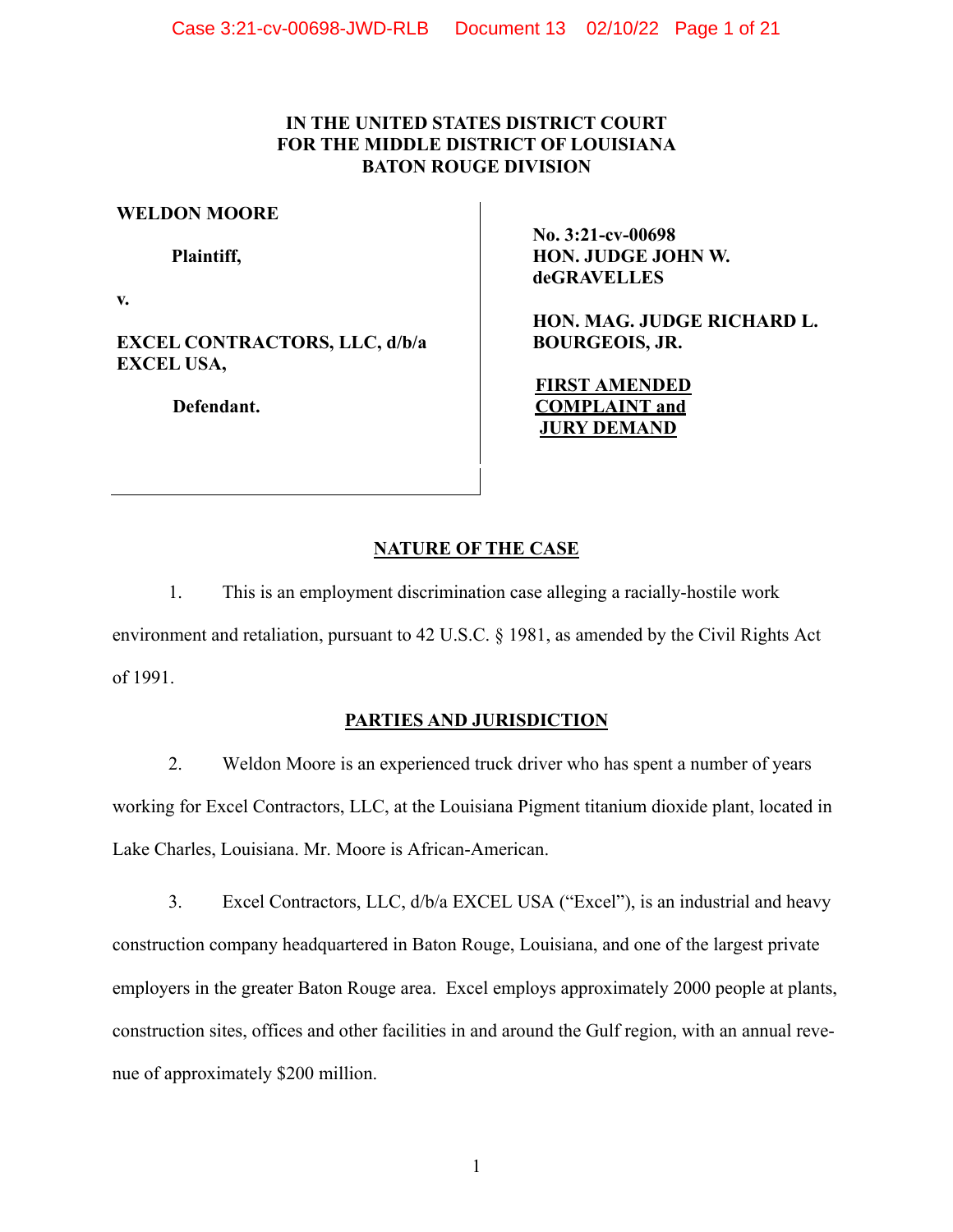4. This Court has jurisdiction pursuant to 28 U.S.C. § 1343.

5. Venue is proper in the Middle District of Louisiana, Baton Rouge, pursuant to the general venue provision statute, 28 U.S.C. § 1391, because Defendant's headquarters are in Baton Rouge, Louisiana.

# **EXCEL'S OPERATIONS AT LAKE CHARLES**

6. Mr. Moore has been working as a permanent employee for Excel since 2016, after the company acquired Ron Williams Construction, Inc.

7. Prior to coming on board as a permanent employee at Excel in 2016, Mr. Moore, known to his colleagues and others as "Mo," worked as a truck driver for several different trucking companies, including a two-year stint at Ron Williams Construction from 2012 to 2014, and had earned a reputation for his good work ethic and can-do attitude.

8. There are four divisions of Excel employees at the Louisiana Pigment plant site in Lake Charles: neutralization, petroleum coke, titanium ore, and the landfill, where employees operate heavy machinery to process waste materials.

9. In August 2016, Excel hired Mr. Moore as a truck driver in the waste neutralization section of the Louisiana Pigment plant, where he would drive waste to the plant landfill. In early 2017, Excel transferred Mr. Moore from neutralization to driving petroleum coke trucks.

10. During the relevant period, all divisions reported to Jeff Addison, a Caucasian superintendent stationed at the Louisiana Pigment site.

11. Mark Read, also Caucasian, was a foreman at the site, at the time Mr. Moore began working there.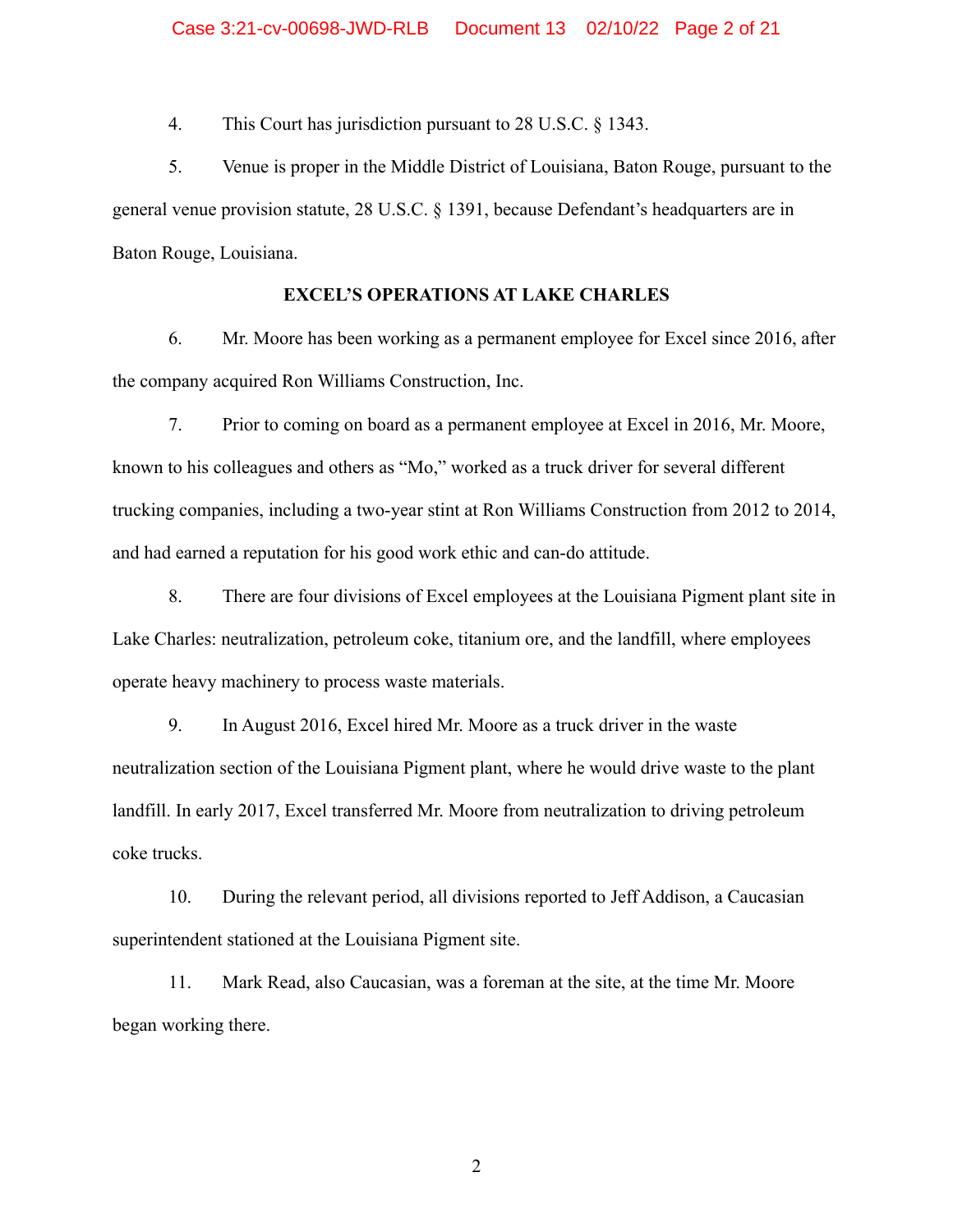12. There are no administrative Excel offices at the Louisiana Pigment plant site in Lake Charles.

13. Robert Lout, who is the Project Manager overseeing the Excel work at the Louisiana Pigment plant site, is not physically stationed there.

14. Lout reports to Shaun Dunn, Vice President, who is based in Houston.

15. The closest Human Resources office is located several miles away, in Sulphur, Louisiana. The Human Resources Generalist at that office is Cheryl Matt.

16. Matt is Addison's sister-in-law.

17. Mr. Moore was one of several African-American employees reporting to Jeff Addison, including Karl Madison, Johnny Taylor, Alia [Last Name Unknown] all of whom worked in neutralization, and Harold [Last Name Unknown], who drove titanium ore trucks.

18. None of the African-American employees worked the landfill operation. The common understanding among the Excel employees is that Jeff Addison did not wish to hire African-American employees into the landfill operation, which operation provided more opportunities for development and compensation.

#### **SUPERINTENDENT JEFF ADDISON RACIALLY HARASSED MR. MOORE**

19. Jeff Addison regularly subjected Mr. Moore and other African-American employees to racial harassment.

20. Mr. Moore's experience working under Addison dates to 2012, before Excel acquired Ron Williams Construction.

21. At that time, Mr. Moore noted with dismay that Addison referred to African-American coworker Harold, who had been driving ore trucks there for at least 15 years, as "Black motherfucker."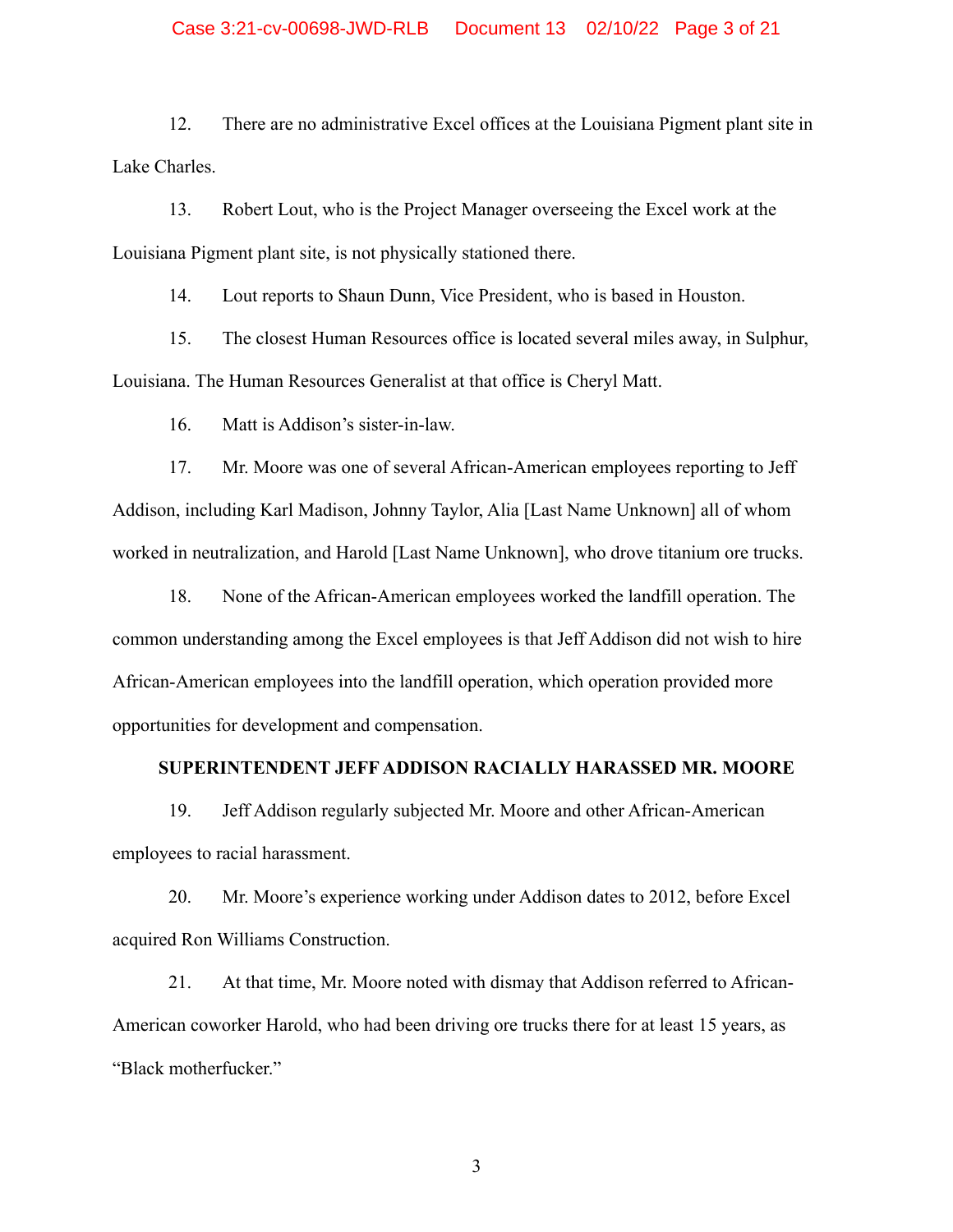#### Case 3:21-cv-00698-JWD-RLB Document 13 02/10/22 Page 4 of 21

22. When Addison asked Harold to take on certain tasks outside of his job description, Harold would often say "no." On at least a couple occasions in 2012, Mr. Moore witnessed Addison state words to the effect of, "I'm tired of that Black motherfucker," referring to Harold, before tasking Mr. Moore with the assignment Harold refused to do.

23. Mr. Moore was shocked at Addison's blatant racism and felt targeted by it.

24. He nonetheless accepted tasks Addison attempted to assign to Harold out of fear that Addison might escalate his racist conduct. Mr. Moore pushed forward with the job and sought to avoid conflict with Addison.

25. Optimistic that things would be different in August 2016, after Excel acquired Ron Williams Construction, Mr. Moore accepted the offer of permanent employment by Excel.

26. But Mr. Moore's expectation that Excel would be a working environment free of racism was mistaken. Soon after Mr. Moore returned to work at the Louisiana Pigment plant, Jeff Addison called out to him, "Mo, you Black motherfucker." Mr. Moore tried to shrug off the sinking feeling in his gut and pressed ahead with his work.

27. He heard Addison repeat the phrase, "Black motherfucker," when addressing him, or when addressing other African-American employees, such as David Tutson, a security officer at the plant.

28. Mr. Moore heard Addison refer to Tutson almost every day as "you Black bitch."

29. He could see that Tutson was upset by Addison's demeaning conduct, and Tutson was. Exhibit A., Decl. of David Tutson ¶ 4. Mr. Moore himself felt belittled by Addison's racist references to other African-American employees.

30. Addison's racist comments got worse over the next few months. Almost every day that Mr. Moore was in contact with Addison, which was typically at least three times a week,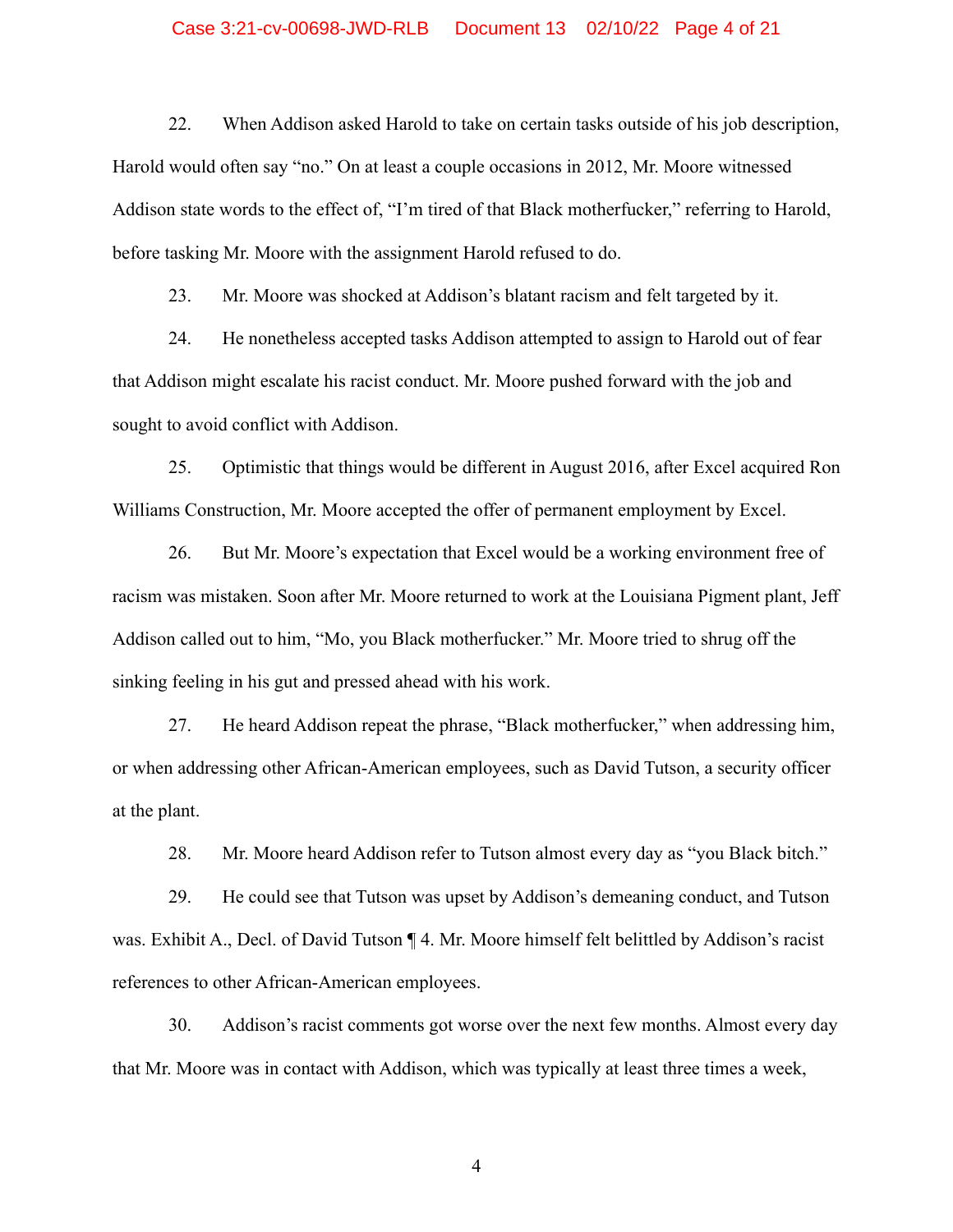#### Case 3:21-cv-00698-JWD-RLB Document 13 02/10/22 Page 5 of 21

Addison referred to him or other African-American employees as "Black ass," "Black motherfucker," or "Black bitch."

31. The relationship between Addison and Mr. Moore diminished significantly as the weeks and months wore on. In early summer, 2017, Mr. Moore was in his work area when Addison approached him about assigning him a task that another African-American co-worker, Karl Madison, refused to do. He had heard Addison previously say, "I'm tired of his Black ass," referring to Madison. Addison had asked Madison to wash down a driveway.

32. Addison came to Mr. Moore and said, "I just asked that Black motherfucker to wash the driveway down and he said 'no.' That Black motherfucker, I hate him so bad. I want so bad to call him the 'N' word."

33. Mr. Moore responded, "You realize you are talking to a Black man?" Addison then said, "Mo, if a Black man and a Mexican man fell off a high-rise building, who do you think would hit the ground first?" Mr. Moore replied out of shock, "I don't know, boss." Addison then laughed and said, "Who gives a fuck?"

34. At that point Mr. Moore responded, "Okay, boss," and walked away to wash the driveway down.

35. The blatant racial animus exhibited by his boss weighed heavily on Mr. Moore.

36. He approached Karl Madison to let him know that Addison was not happy with him and told Madison that Addison wanted to call Madison the "N" word. Madison, seemingly aware of Addison's racism, shook his head and walked off.

37. Not a week later, Mr. Moore experienced a similar run-in with Addison. The truck that Mr. Moore was operating experienced a blockage that was causing a delay in the job that Mr. Moore was working on. Mr. Moore entered Addison's trailer at the plant to report the delay, as he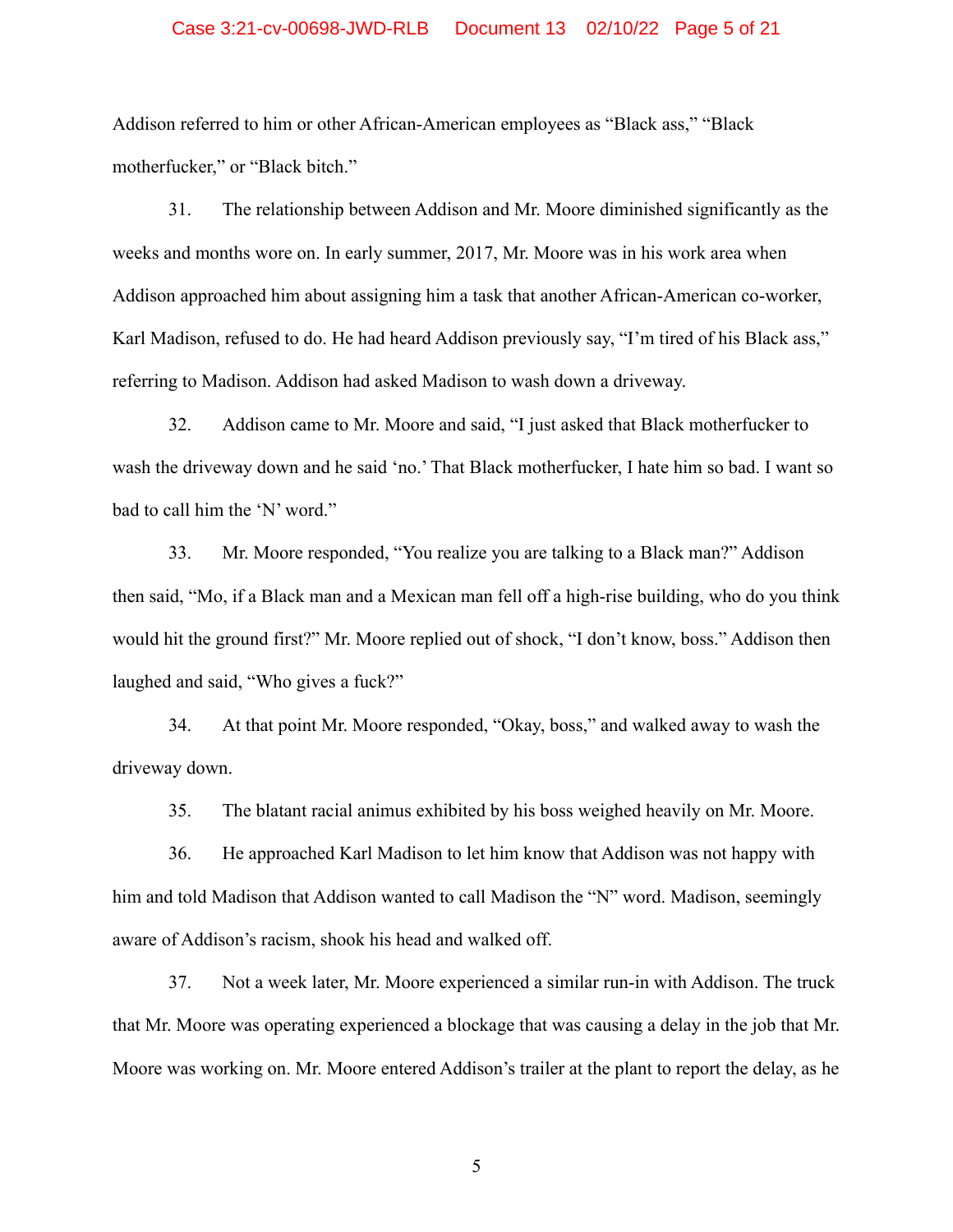#### Case 3:21-cv-00698-JWD-RLB Document 13 02/10/22 Page 6 of 21

was required to do. Foreman Mark Read and two Caucasian employees who worked the landfill, Josh [Last Name Unknown] and Bubba [Last Name Unknown] (Josh's uncle), were present in Addison's trailer when Mr. Moore walked in.

38. Mr. Moore told Addison, "Boss, I'm having a problem," and proceeded to explain the situation with the truck and the delay. Addison listened and then, with a straight face, said in front of everyone present, "Mo, if a Black man and a Mexican man fell off a high-rise building, who do you think would hit the ground first?"

39. Mark Read laughed. Mr. Moore was quiet and looked around at everyone in the room. Josh and Bubba appeared visibly uncomfortable with Addison's remark but did not say anything.

40. Mr. Moore remained silent for a moment and then walked out of the trailer to fix the issue he was experiencing with his truck, even though neither Addison nor anyone else in the trailer offered any advice on the situation.

41. A few days later, Mr. Moore spoke with Foreman Mark Read about the incident while turning loads with him on the job. Mr. Moore let Read know that he was going to go to Human Resources if it happened again and pointed out to Read that he laughed at Addison's racist joke.

42. Foreman Read told Mr. Moore, "I don't have anything to do with that."

43. Following Mr. Moore's complaint about racial harassment to Foreman Read, Addison changed the nature of his abuse, marking an escalation of the humiliation inflicted on Mr. Moore, while the frequent "Black [this]" and "Black [that]" references continued.

44. Addison did not answer Mr. Moore's work-related phone calls and physically turned his back on Mr. Moore when Mr. Moore approached him.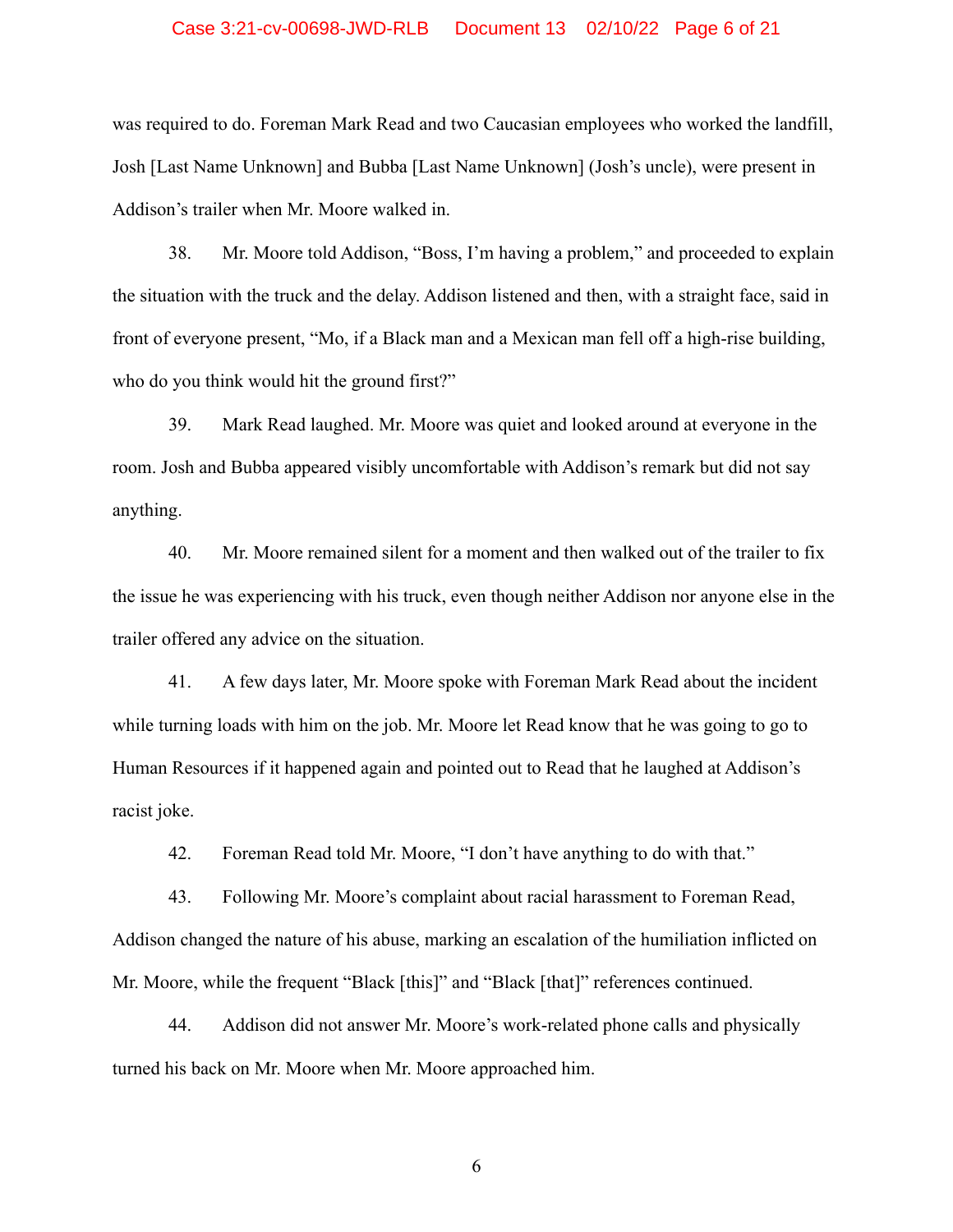#### Case 3:21-cv-00698-JWD-RLB Document 13 02/10/22 Page 7 of 21

45. Others took notice. Johnny Taylor, an African-American co-worker, approached Mr. Moore one day to note that Addison was not happy with Mr. Moore, saying, "Jeff really got a hard-on for you."

46. Separately, Bubba from the landfill crew asked Mr. Moore, "What is going on between you and Jeff?"

47. The only thing that had occurred that would prompt Addison's behavior was the incident in the trailer and Mr. Moore's complaint to Mark Read about it.

48. A week or two later, on or around August 12, 2017, Mr. Moore had another jobrelated issue with his load that he could not correct himself. He first tried calling Addison on his phone, but Addison did not answer.

49. Mr. Moore then went to Addison's trailer to report the issue. Mark Read, Josh, Bubba, and a couple other hands from the landfill crew were present. Mr. Moore told Addison that a silo was plugged up, explaining the delay with his load.

50. Addison sat back with his feet up on his desk and responded, "Mo, if a Black man and a Mexican man fell off a high-rise building, who do you think would hit the ground first?" Mr. Moore responded, "Boss, I still don't get the punch line of the joke. I'm going to go to HR to see if they can break it down for me."

51. Addison replied, "Go." Mr. Moore said, "Okay," and walked out.

52. On his way back to his work area, Mr. Moore spoke with the Louisiana Pigment supervisors Chris Jennings and Kevin Ladue about the issue. Mr. Moore was respected and liked by Jennings and Ladue. They recommended that Mr. Moore complain to Excel's Human Resources, to which Mr. Moore responded, "I'm already planning to do that."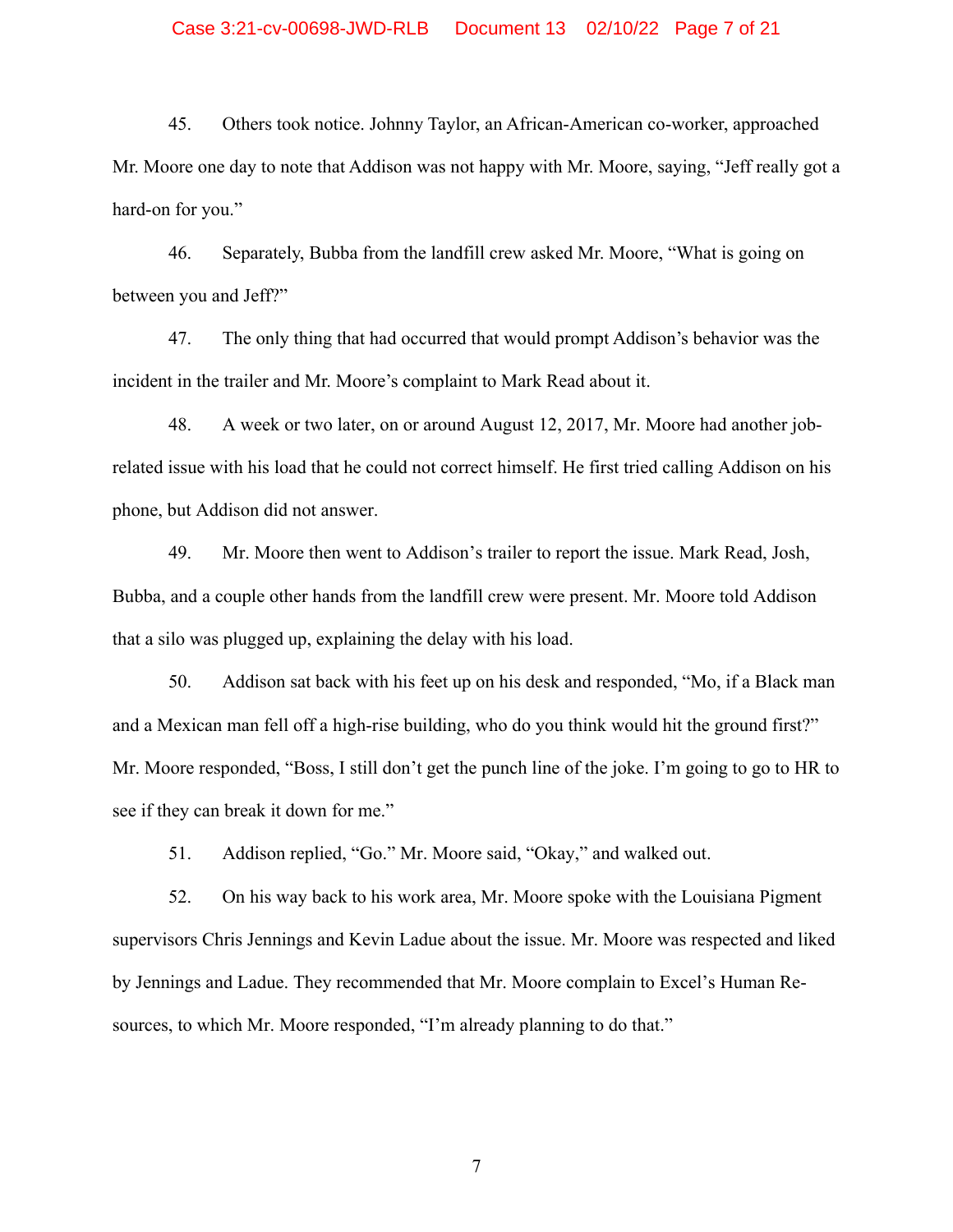#### **MR. MOORE ESCALATED HIS COMPLAINTS TO HUMAN RESOURCES**

53. The next day, Mr. Moore was off from work. He went to Excel's Human Resources office in Sulphur, Louisiana, at around 9:00am. Cheryl Matt, the HR generalist, was in the office. Excel Project Manager Robert Lout was there, too.

54. Mr. Moore explained that he was there to report an issue. After Mr. Moore explained to Matt what had happened, explaining the racial abuse that he was experiencing, Matt asked Mr. Moore to write down a description of the incident he was complaining about on a blank legal pad.

55. There was no form that Matt presented to Mr. Moore, nor any written policy.

56. Mr. Moore felt highly uncomfortable throughout the meeting in Matt's office, which lasted approximately half an hour.

57. While Mr. Moore was writing down his complaint, Matt chatted with Robert Lout about something unrelated.

58. Matt asked no follow-up questions, did not ask for witnesses or specific details, dates, or times, and never advised Mr. Moore of next steps. After Mr. Moore completed his written statement, Matt stated, "Okay, I'll put this on file."

59. Matt did not make a copy for Mr. Moore to retain.

60. Lout did not ask any questions or say anything to Mr. Moore in response to his complaint.

61. Mr. Moore did not receive any phone calls or further communications from Excel Human Resources about his complaint.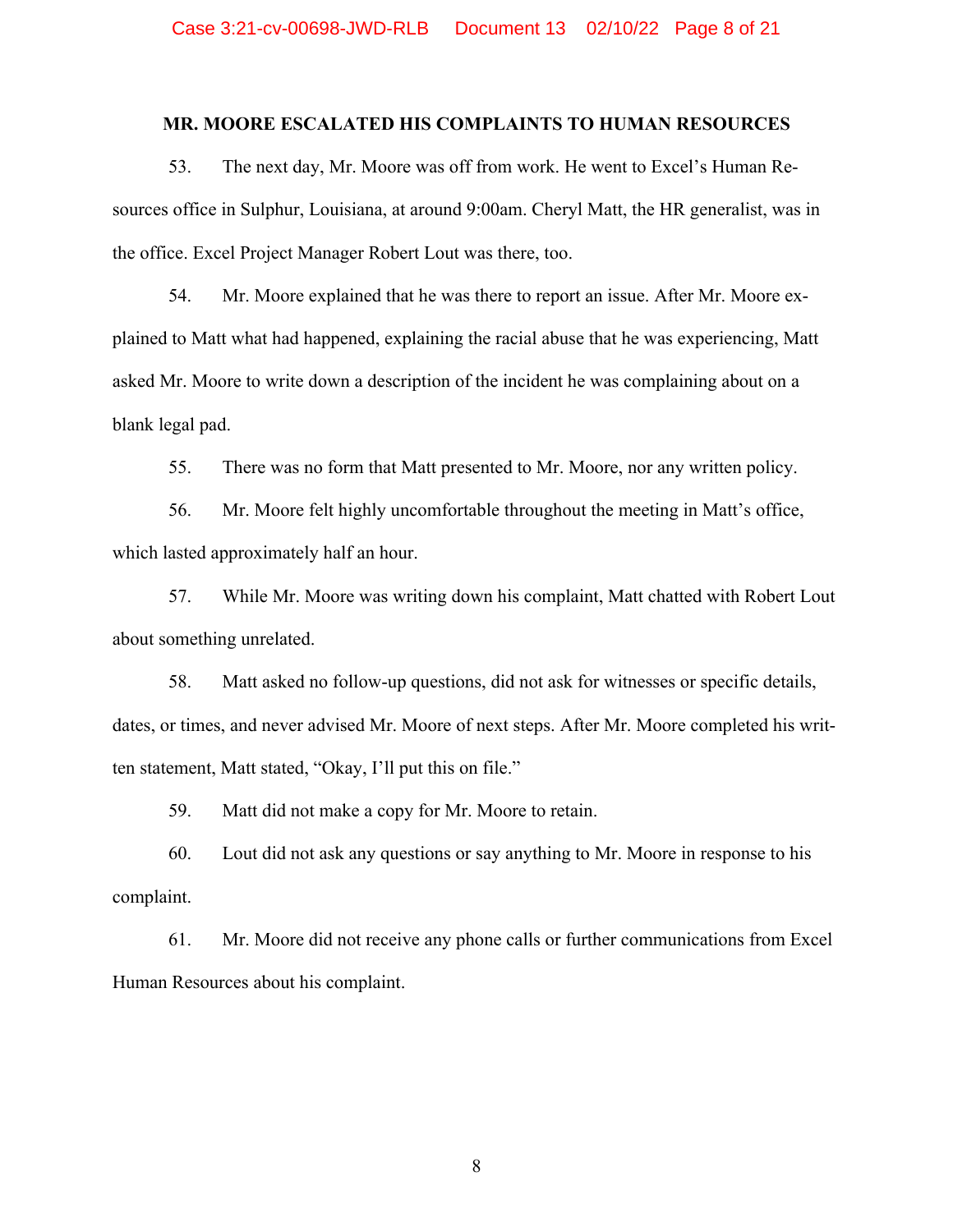### **ADDISON CUT MR. MOORE'S WORK HOURS AND DISCIPLINED HIM IN RETALIATION WHILE THE HARASSMENT CONTINUED**

62. Sometime after the meeting with Matt, Mr. Moore told Johnny Taylor and Bubba about the complaint he made. They informed Mr. Moore that Matt is Addison's sister-in-law and that they did not think she would do anything about his complaint. Taylor mentioned that he was recently in Addison's office when Mr. Moore called Addison on his phone line. Taylor stated that Addison reacted to Mr. Moore's call by saying, "Oh, it's Mo," and hung up.

63. Addison began to cut Mr. Moore's hours significantly soon after Mr. Moore's meeting with Human Resources.

64. Up until his meeting with HR, Mr. Moore had regular shifts of twelve hours.

65. But after the meeting with HR, on at least ten occasions, Addison came to Mr. Moore's work area anywhere from four to ten hours into Mr. Moore's 12-hour shift and said, "Go home," cutting Mr. Moore's work time, and thus subjecting Mr. Moore to reduced pay.

66. At first, Mr. Moore responded, "I have a couple hours left," to which, Addison repeated, "I don't care. Go home."

67. Another occasion after Mr. Moore complained to Addison that he was cutting his time without justification, Addison added, "You Black motherfucker, if you don't like it, then drag the fuck up," which Mr. Moore understood to mean "quit."

68. A few days later, Addison complained to others, including Tutson, who maintained time records, that Mr. Moore was stealing time, which he was not doing.

69. On another occasion, Addison stated, "I don't need you tomorrow. Don't come in." Mr. Moore had to use a vacation day as a result to get paid for that day.

70. In addition, Addison disciplined Mr. Moore differently than others after Mr. Moore complained to HR of his racial harassment.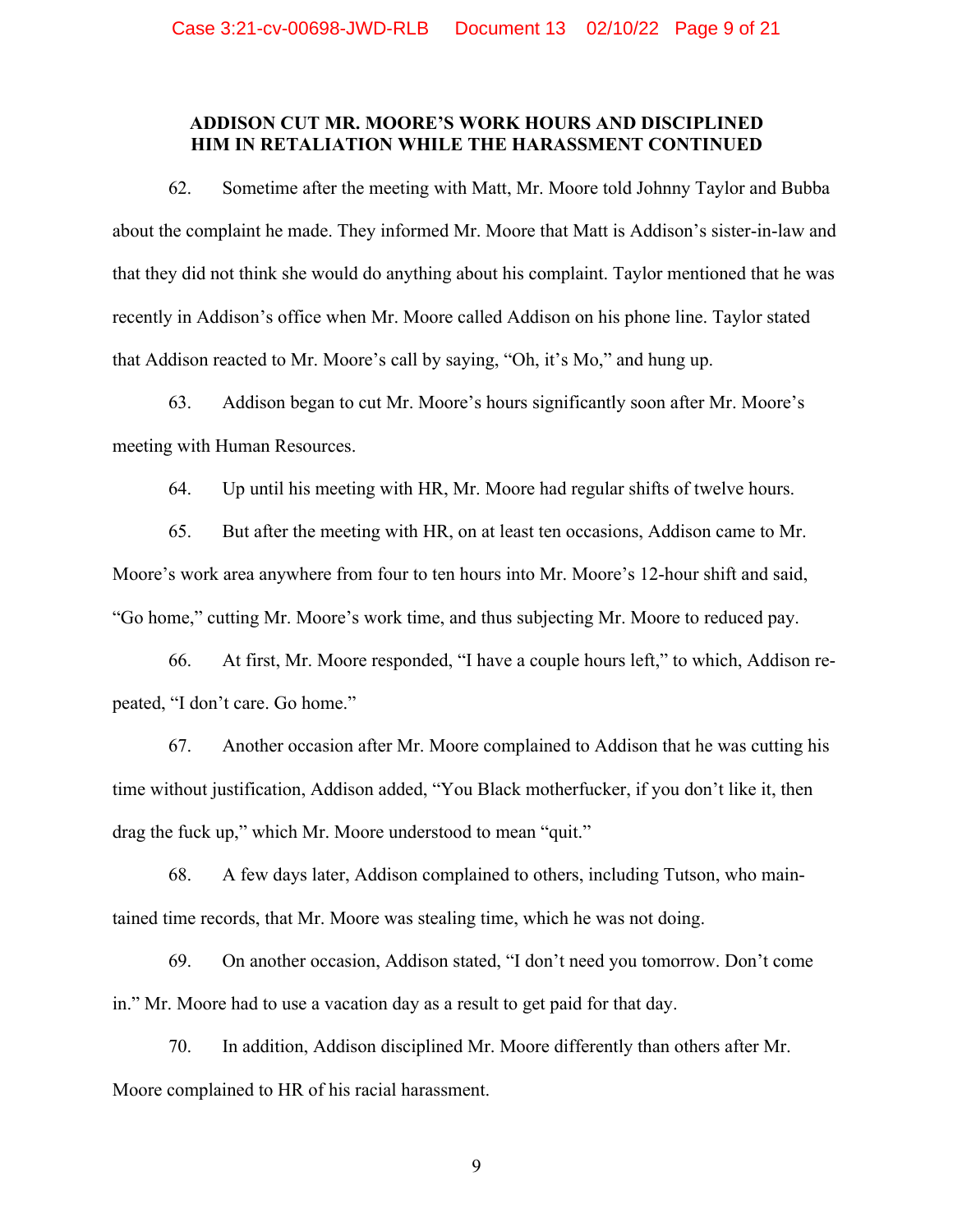#### Case 3:21-cv-00698-JWD-RLB Document 13 02/10/22 Page 10 of 21

71. On a couple of occasions, Addison wrote up Mr. Moore for issues that others regularly experienced but for which they were not disciplined.

72. For instance, in 2018, Addison wrote Mr. Moore up for a punctured truck tire which occurred when Mr. Moore drove the truck onto the truck scale, even though another coworker Alia had done this on at least two prior occasions without receiving the same discipline.

73. On another occasion, Addison instructed Mr. Moore to write himself up when a dust cap blew off his truck after a silo to which it was connected became overloaded.

74. Mr. Moore complained that the incident was not his fault and did not warrant a write-up.

75. Addison then grabbed Mr. Moore by the arm and physically dragged him out of his trailer office.

76. Josh, Bubba, Foreman Mark Read, and others from the landfill crew were present.

77. Addison's harassment of Mr. Moore increased and extended to his significant other. On a few occasions in 2019, when Mr. Moore was speaking with his fiancée Connie Frank on the phone, Addison accosted Mr. Moore with his usual "Black motherfucker" or "Black ass" and demanded that Mr. Moore show him pictures of Ms. Frank's breasts, loud enough so that Ms. Frank could hear him.

78. Mr. Moore entreated Addison to refrain from belittling his fiancée.

### **EXCEL CONTINUED TO IGNORE MR. MOORE'S COMPLAINTS**

79. Addison's escalating abuse, his unwarranted write-ups, and his cutting Mr. Moore's hours, clearly in retaliation for Mr. Moore's complaint to Human Resources, caused Mr. Moore undue stress.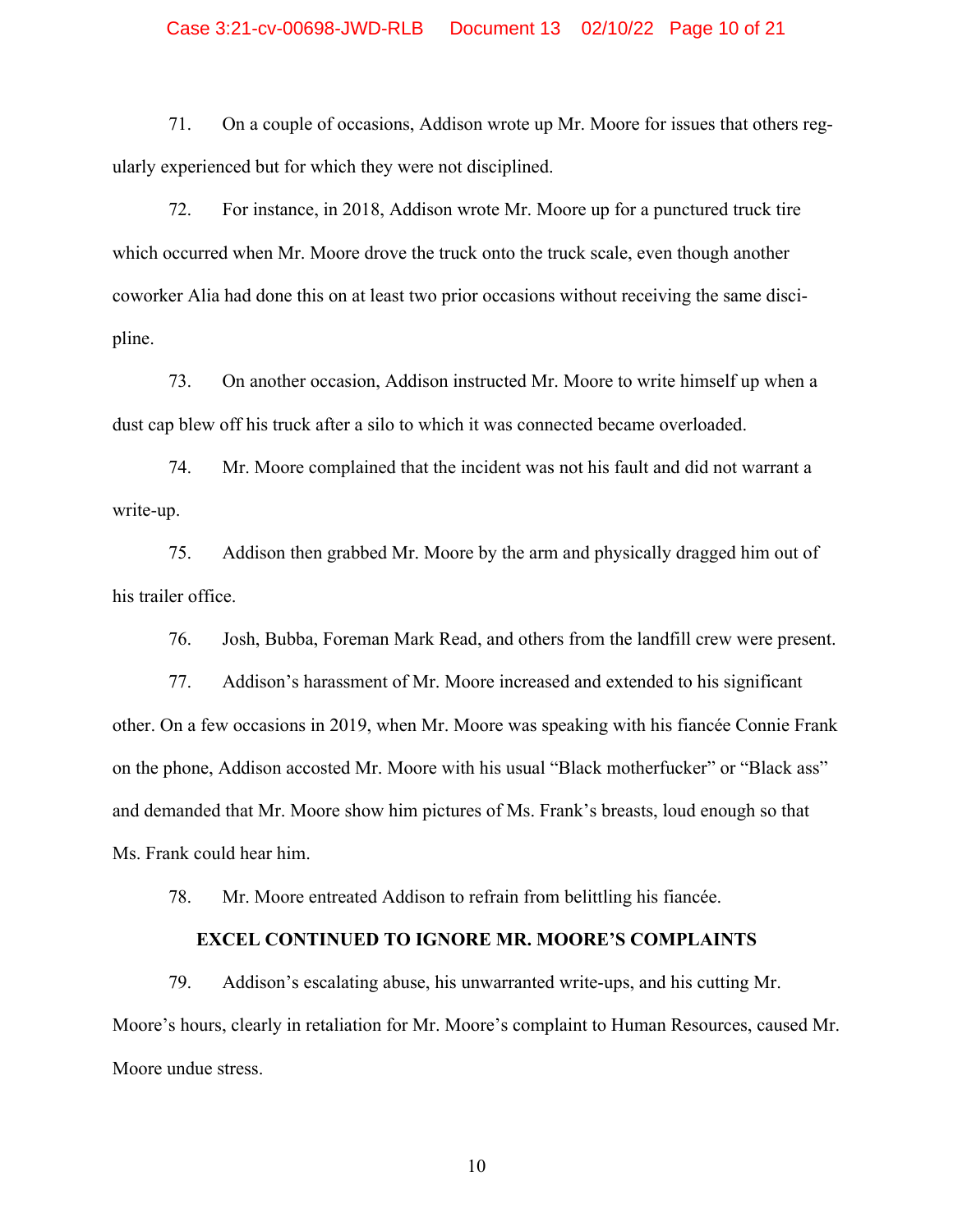#### Case 3:21-cv-00698-JWD-RLB Document 13 02/10/22 Page 11 of 21

80. Mr. Moore's fiancée Connie Frank observed changes in his mood and demeanor. He became easily agitated and quick-tempered while at home and had trouble sleeping.

81. Mr. Moore's coworker Mike Grimm, Caucasian, also complained to Addison that his treatment of Mr. Moore was uncalled for. However, after Grimm spoke out in defense of Mr. Moore against Addison's racist comments, Addison transferred Grimm to the night shift. *See* Exhibit B, Decl. of Mike Grimm ¶¶ 8-9.

82. In May 2020, Mr. Moore, fed up with the tension at work, complained again about Addison's continuing racial harassment and retaliation to Excel Project Manager Robert Lout.

83. Lout set up a meeting with Human Resources.

84. When Mr. Moore arrived at HR Generalist Matt's office, he was shocked to find Addison in attendance. Lout was present as well.

85. Lout and Matt asked Mr. Moore to explain what was going on, in front of Addison. Mr. Moore stated that he was tired of being called a "Black motherfucker" and other names constantly and that Addison was "discriminating" against him by cutting his hours, whereas his Caucasian counterparts were permitted to work more.

86. Mr. Moore stated that when he complained to his coworkers about the situation, explaining that he was trying to repair his relations with Addison, he heard from those coworkers, including Mike Grimm, that Addison was looking to fire him.

87. Lout and Matt simply defended Addison by stating that Addison was in charge of his own schedule, asking no questions relating to Mr. Moore's complaints of racial harassment and retaliation.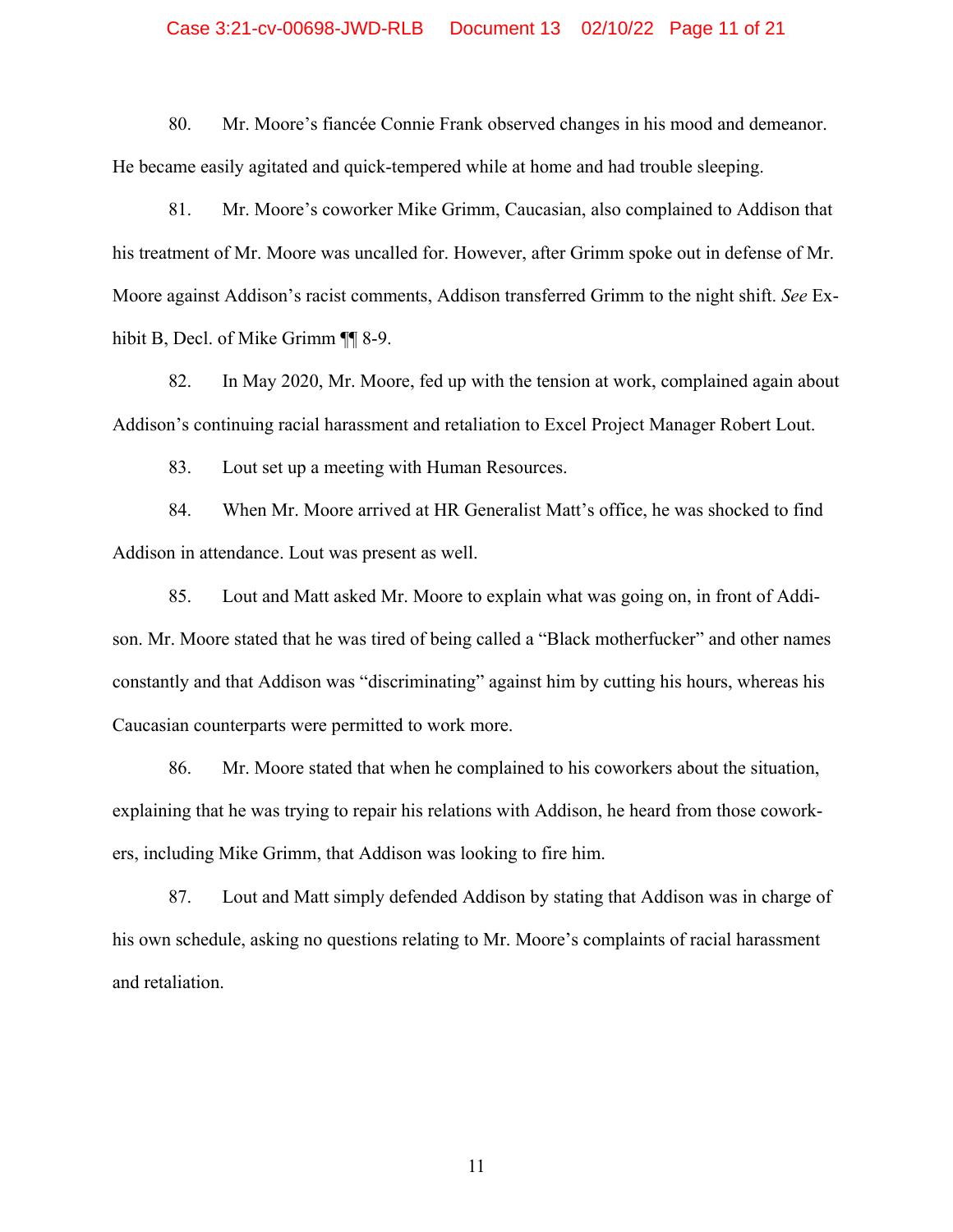### Case 3:21-cv-00698-JWD-RLB Document 13 02/10/22 Page 12 of 21

88. Addison chafed in rage as Mr. Moore complained in front of him and then stormed out of the office mid-session, but not before yelling at Mr. Moore, in front of both Lout and Matt, "You motherfucker!"

89. Matt and Lout sat in stunned silence. No one took notes or asked Mr. Moore for a written statement.

90. Neither HR Generalist Matt nor Project Manager Lout stated that they would investigate Mr. Moore's complaint or follow up with any action.

91. Mr. Moore walked out of the office in disgust and returned to his job site.

92. When he arrived at the plant, to his surprise, Lout pulled up next to his truck, along with another man whom Mr. Moore did not recognize.

93. Lout approached Mr. Moore and said, "I don't ever want you to let him or anyone else talk to you that way. If he does that again, call me."

94. Lout then gave Mr. Moore his business card and drove off.

95. Mr. Moore remained quiet but internally was stricken by Excel's inaction.

### **ADDISON'S HARASSMENT CONTINUED UNABATED**

96. The hostility from Addison toward Mr. Moore did not subside after the second meeting with Human Resources either. Addison continued to hang up on Mr. Moore's phone calls, turn his back on him, and cut his time.

97. Addison made it known to the other workers that he was intentionally not speaking to Mr. Moore.

98. Then came Hurricane Laura. In August 2020, Mr. Moore and others had to work overtime on a ride-out while the plant was in outage in preparation for the hurricane.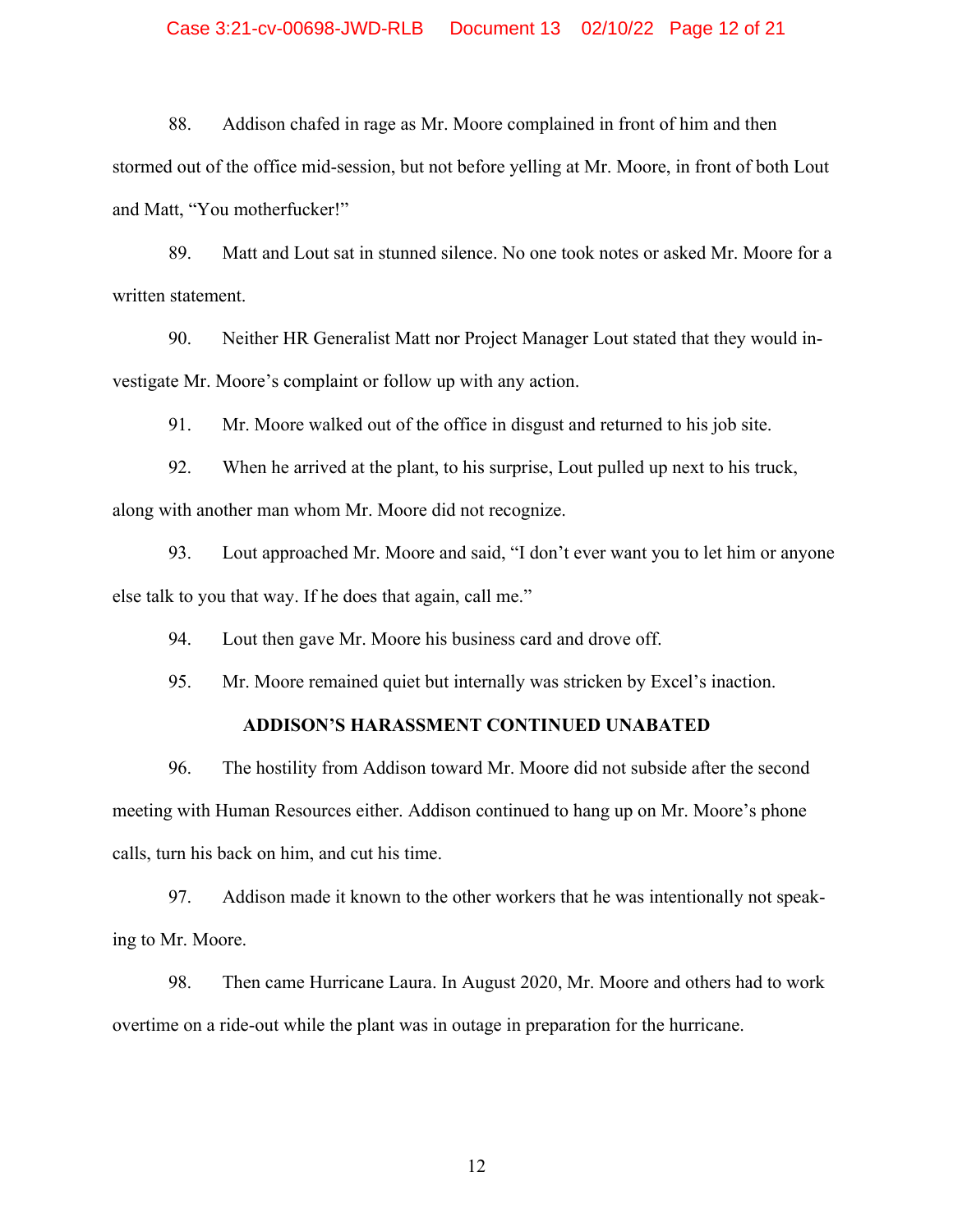#### Case 3:21-cv-00698-JWD-RLB Document 13 02/10/22 Page 13 of 21

99. At some point during the ride-out, Mr. Moore's fiancée, Ms. Frank, attempted to reach Mr. Moore by cell phone. When Mr. Moore did not answer her call, she called the plant and spoke with Addison.

100. Addison spoke to Ms. Frank in front of other workers at the plant, including David Tutson and Johnny Taylor.

101. Addison told Ms. Frank that Mr. Moore was working overtime. He then proceeded to proposition her, telling her that if there was "anything, anything that you need, you call *me*," repeating to her, "I can give you what you want, you can just call me," indicating that he could please her however she wanted. *See* Exhibit A., Decl. of David Tutson ¶ 9.

102. Ms. Frank hung up on Addison and immediately called Mr. Moore on his cell phone again. This time, Mr. Moore, who was in a truck at the time, responded. Ms. Frank tearfully relayed the conversation she had just had with Addison.

103. Mr. Moore was furious. When he returned to the break room, he was physically agitated.

104. Eventually, Mr. Moore calmed down and approached Addison, telling him behind clenched teeth that what he did to Ms. Frank was not right.

105. Soon thereafter, Mr. Moore called Project Manager Lout to complain again about Addison.

106. Lout stated he would look into the situation but did not specify what he would do.

107. Mr. Moore did not hear from Lout or from anyone else about his complaint.

108. A few days later, Shaun Dunn, an Excel VP from out of state, accompanied Project Manager Lout on a tour of the Louisiana Pigment plant site.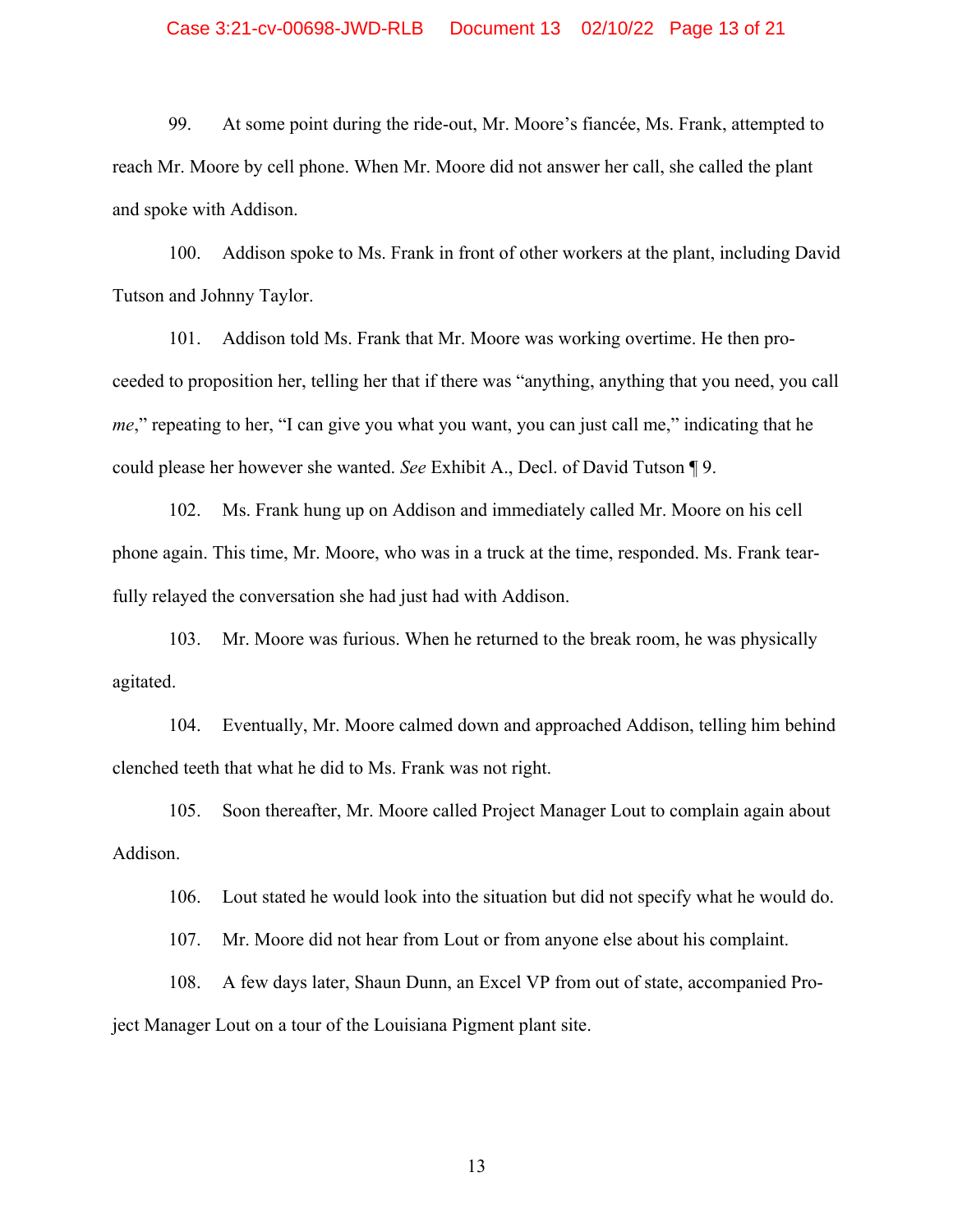### Case 3:21-cv-00698-JWD-RLB Document 13 02/10/22 Page 14 of 21

109. Mr. Moore spoke with VP Dunn about the work that he was doing during the rideout and then added that he had a situation concerning Addison.

110. Lout then chimed in to say that he was aware of the situation, too.

111. Mr. Moore proceeded to recount what had happened between Addison and his fiancée, Ms. Frank, specifically stating that he did this in front of Mr. Moore's coworkers.

112. The conversation with VP Dunn lasted a few minutes. Dunn then said, "I'm going to have to talk to Jeff. If he's going to keep acting like this, then he can't work for me."

113. A few weeks later, Mr. Moore heard from others that Addison had put in his notice.

114. As of late autumn 2020, Addison no longer works at the Excel site at Louisiana Pigment.

115. Mark Read replaced Addison as the superintendent of the Excel project at the Louisiana Pigment plant.

116. Project Manager Lout and HR Generalist Matt continue to work at Excel.

### **EXCEL TERMINATED MR. MOORE IN RETALIATION**

117. On December 2, 2021, Mr. Moore filed the instant Civil Action.

118. On January 3, 2022, Mr. Moore served Excel via its registered agent, CT Corporation System ("CT"), with a Summons and Complaint. *See* Dkt. 8. On Tuesday morning, January 11, 2022, between approximately 8:00 a.m. and 9:00 a.m. CST, Excel VP Sean Dunn called Mr. Moore and told him, "Don't return to work until you hear from me."

119. On information and belief, Excel knew of the instant lawsuit no later than 6:00 a.m. CST on January 11, 2022.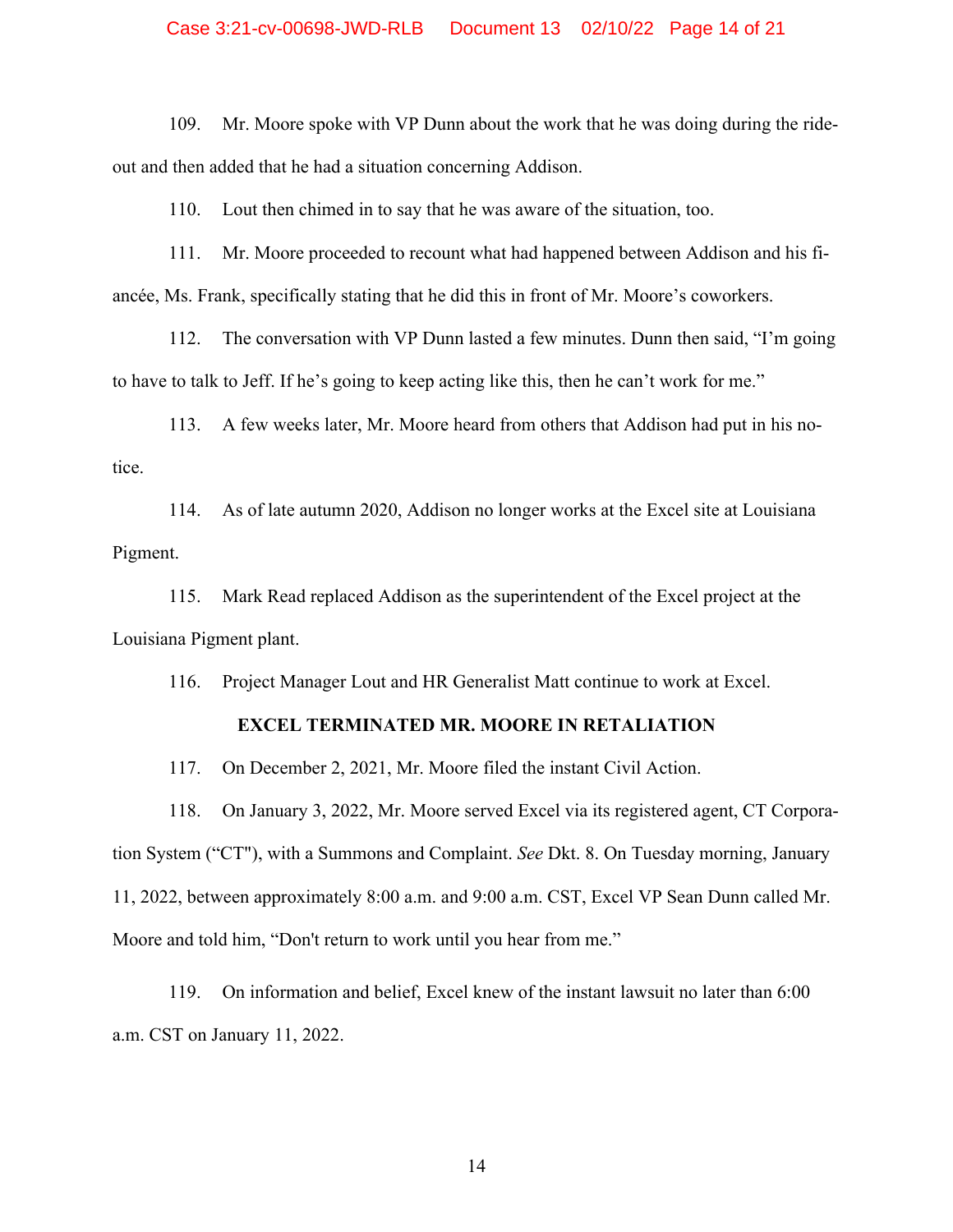#### Case 3:21-cv-00698-JWD-RLB Document 13 02/10/22 Page 15 of 21

120. Following January 11, 2022, without hearing from Mr. Dunn, Plaintiff called and texted his supervisor Mark Read, who confirmed he could not report to work.

121. Excel engaged in a pattern of retaliatory actions, following each complaint Plaintiff made to Human Resources, and finally, less than two weeks after Mr. Moore served Excel with the Complaint of the instant lawsuit, he was terminated.

#### **MR. MOORE CONTINUES TO SUFFER EMOTIONAL DISTRESS**

122. Mr. Moore has not recovered from the racial hostility and retaliation that he experienced under Addison's supervision at Excel, or the indifference to the situation exhibited by HR Generalist Matt, Project Manager Lout, and Foreman (now Superintendent) Read.

123. Until his discharge, he continued to feel alone at Excel, knowing that no one in management cared enough to look out for his right to work free from racial harassment and retaliation.

124. Connie Frank, his fiancée, observed significant changes in Mr. Moore's mood and habits as the racial hostility and retaliation at work escalated. She recalls numerous occasions when Mr. Moore, highly agitated from work stress, would yell over small things, like her dropping a can on the floor of the kitchen. Mr. Moore was never one to lash out prior to his enduring frequent racial harassment.

125. In late 2019 or early 2020, Ms. Frank forced Mr. Moore to go see his doctor to get his blood pressure checked. His doctor found his blood pressure to be elevated. He had no prior hypertension.

126. Mr. Moore was prescribed and continues to take blood pressure medication.

127. In addition, and as a consequence of work-related stress, Mr. Moore has been taking Tylenol PMs every night for the last year and a half to help him sleep.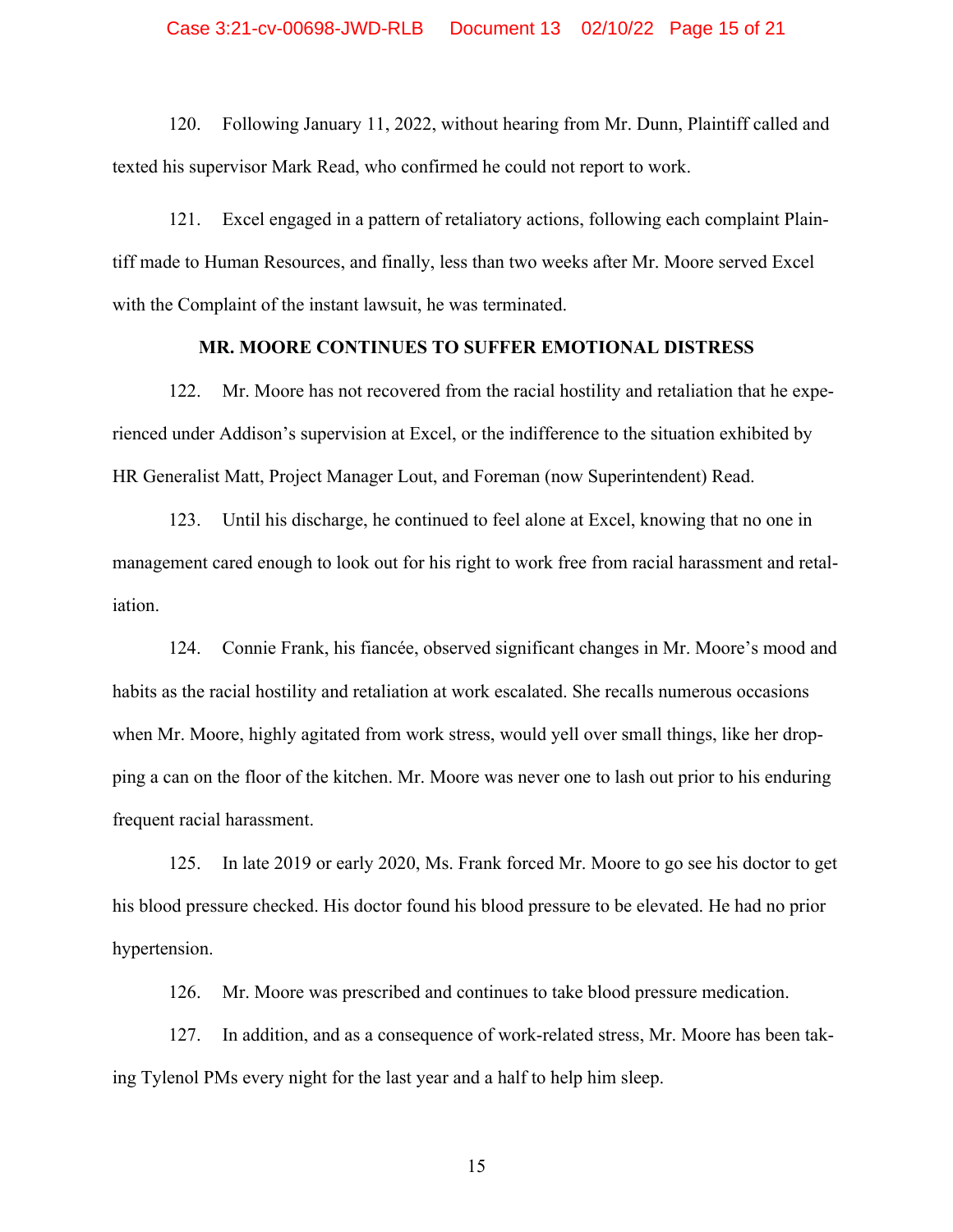#### Case 3:21-cv-00698-JWD-RLB Document 13 02/10/22 Page 16 of 21

128. Whereas before working for Excel in 2016, Mr. Moore was a cheerful, well-regarded truck driver in the Lake Charles area, Mr. Moore has since begun to question his professional worth. His dignity and self-confidence have taken a toll from the callous disregard exhibited by HR Generalist Matt and Project Manager Lout to his complaints of racial harassment and retaliation.

129. The courage that Mr. Moore mustered to bring those complaints to management's attention was met with punitive measures clearly intended silence him. When that did not work, and he filed this legal action, Excel fired him and did not even have the decency to make plain his status. Management made him grovel to find out he no longer had a job.

130. Excel's retaliatory discharge has caused further emotional distress.

#### **COUNT I:**

# **HOSTILE WORK ENVIRONMENT IN VIOLATION OF 42 U.S.C. § 1981**

131. Plaintiff Moore incorporates by reference all prior paragraphs.

132. Excel subjected Plaintiff to a racially hostile work environment in violation of 42 U.S.C. § 1981. Excel's conduct constituted illegal discrimination based on race and illegal discrimination against Plaintiff in the terms and conditions of his employment.

133. Excel allowed the hostile environment to exist despite notice.

134. Excel is strictly liable for the hostile environment created by Addison because Addison was a supervisor with the power to take tangible employment actions, such as administer discipline, assign tasks, and make hiring and termination decisions, and his conduct culminated in tangible employment actions against Mr. Moore, including penalizing Mr. Moore with disciplinary write-ups and cutting Mr. Moore's work hours.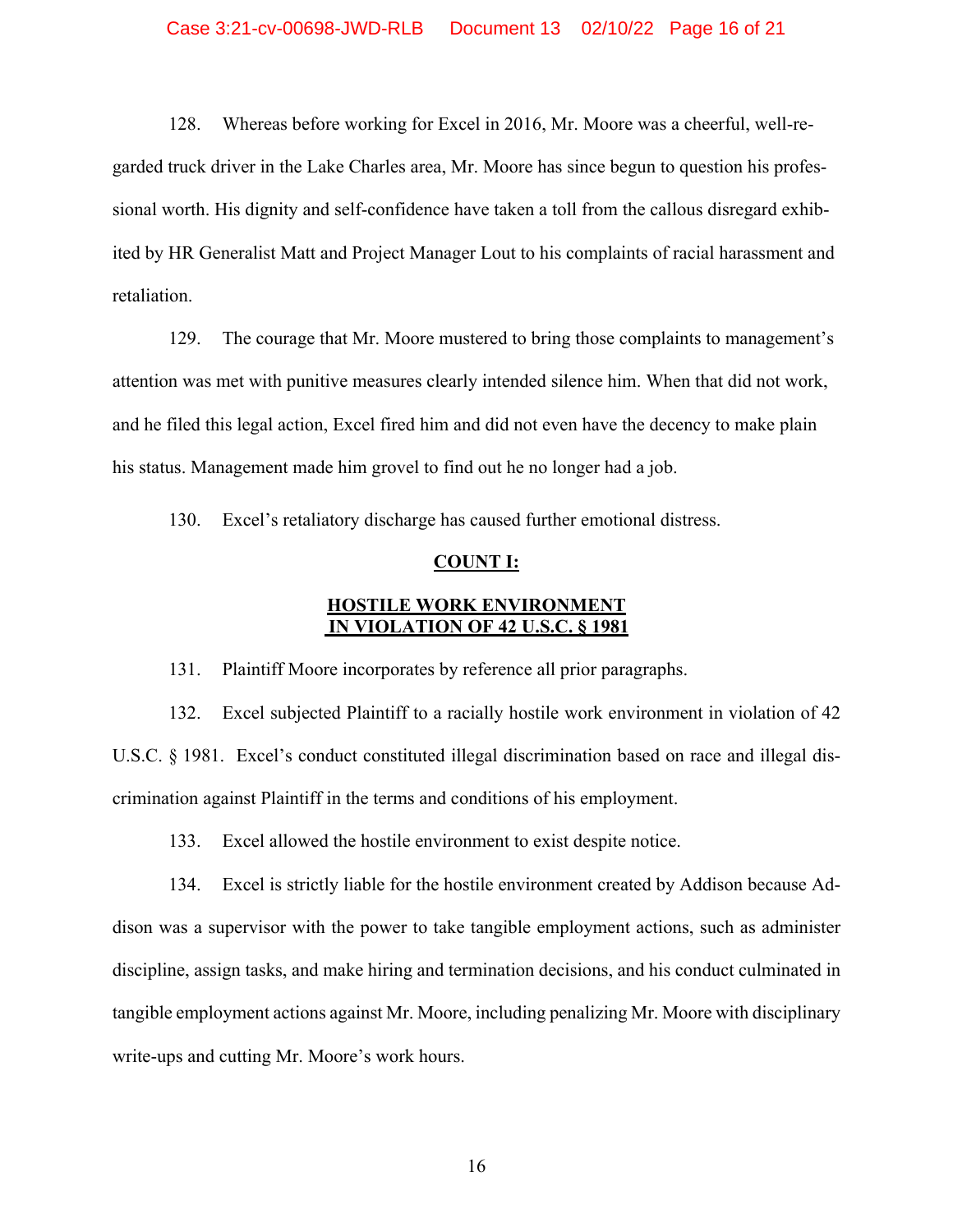#### Case 3:21-cv-00698-JWD-RLB Document 13 02/10/22 Page 17 of 21

135. As a direct, actual and proximate result of the Defendant's race discrimination and racial harassment against them, Plaintiff has suffered significant pecuniary and non-pecuniary damages including loss of benefits, loss of promotion opportunities, loss of back pay, loss of future pay, mental anguish, pain, suffering, humiliation and loss of quality and enjoyment of life.

**WHEREFORE**, Plaintiff Moore respectfully requests that this Court:

1) Enter a declaratory judgment that the actions, conduct and practices of Defendant complained of herein violate the laws of the United States;

2) Enter an injunction and order permanently restraining the Defendant from engaging in such unlawful conduct;

3) Order the Defendant to make Plaintiff whole with appropriate lost earnings, future lost earnings, compensation for loss of future pensions and benefits with pre-judgment and postjudgment interest as applicable;

4) Order the Defendant to make Plaintiff whole by providing all compensation contemplated under the Civil Rights Act of 1866, 42 U.S.C. § 1981, for non-pecuniary losses including, without limitation, pain, suffering, inconvenience, frustration, loss of quality of life, humiliation, loss of reputation and mental anguish in amounts to be proved at trial with prejudgment and post-judgment interest as applicable;

5) Order the Defendant to pay Plaintiff punitive damages in amounts to be proved at trial with pre-judgment and post-judgment interest as applicable and in amounts sufficient to adequately punish the Defendant for engaging in this conduct and to prevent this conduct in the future;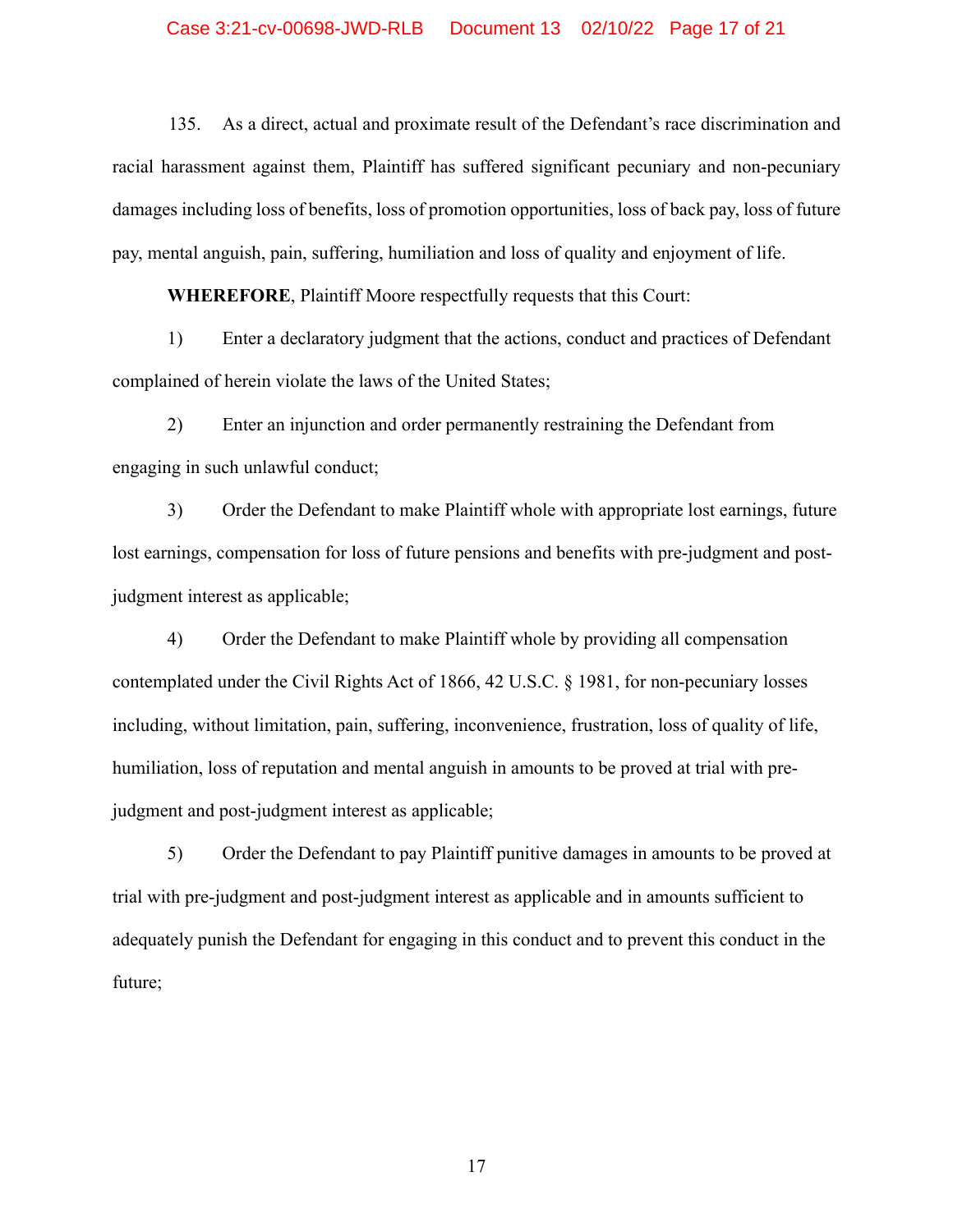6) Order the Defendant to pay Plaintiff's reasonable attorney's fees, expert fees and all costs incurred in bringing and prosecuting this action with pre-judgment and post-judgment interest as applicable; and

7) Enter an order providing all such other relief as this Court deems appropriate.

# **COUNT II:**

# **RETALIATION IN VIOLATION OF 42 U.S.C. § 1981**

136. Plaintiff incorporates by reference all prior paragraphs.

137. Plaintiff engaged in protected activity, of which Defendant was aware.

138. Defendant took materially adverse actions against Plaintiff because of his protected activity, including but not limited to cutting his work hours, administering unwarranted write-ups, and terminating his employment.

139. As a consequence of Defendant's actions, Plaintiff suffered significant pecuniary and non-pecuniary damages including loss of benefits, loss of promotion opportunities, loss of back pay, loss of future pay, mental anguish, pain, suffering, humiliation, frustration, loss of reputation and loss of quality and enjoyment of life.

140. Defendant's actions proximately caused Plaintiff's injuries.

**WHEREFORE**, Plaintiff Moore respectfully requests that this Court:

1) Enter a declaratory judgment that the actions, conduct and practices of Defendant complained of herein violate the laws of the United States;

2) Enter an injunction and order permanently restraining the Defendant from engaging in such unlawful conduct;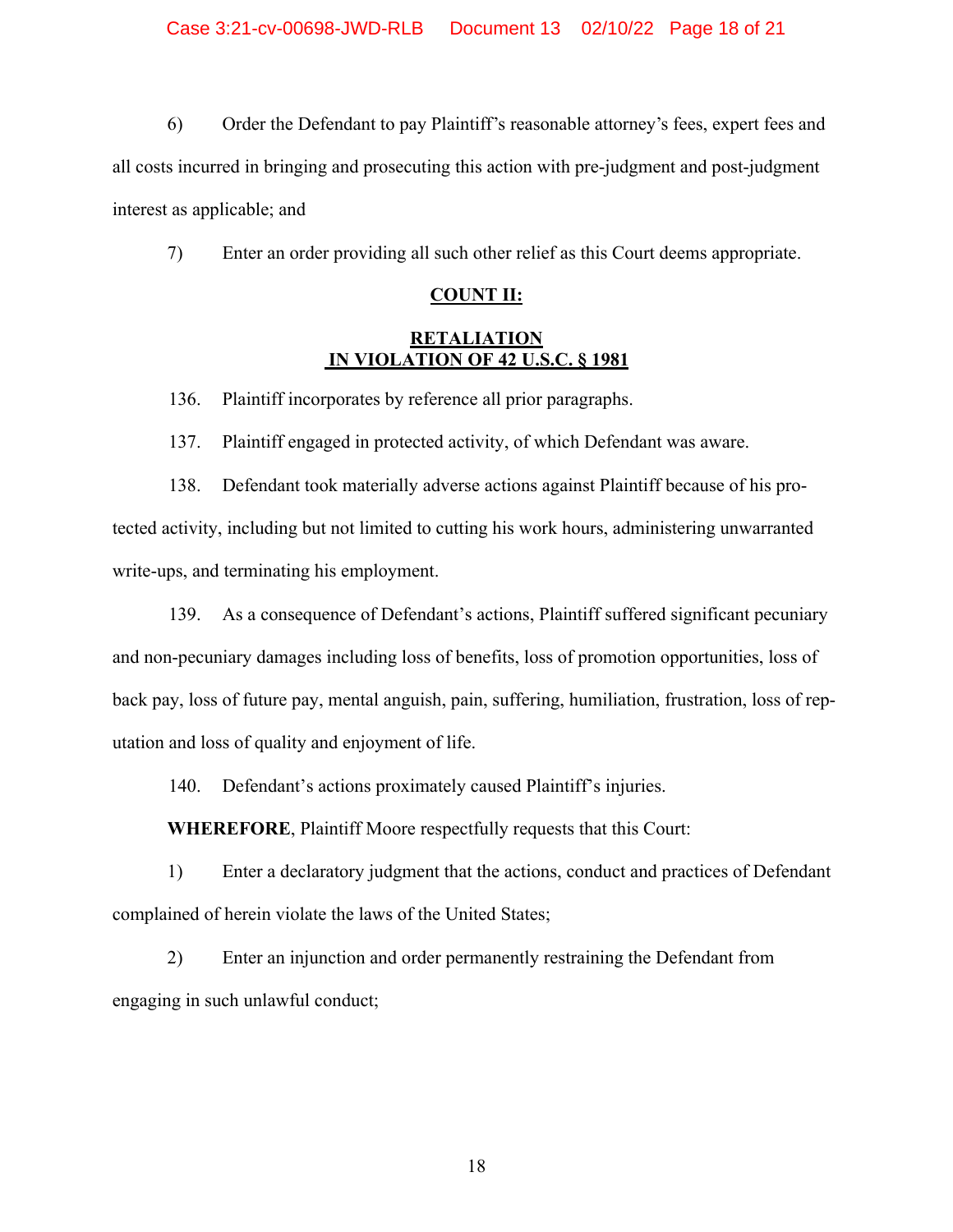### Case 3:21-cv-00698-JWD-RLB Document 13 02/10/22 Page 19 of 21

3) Order the Defendant to make Plaintiff whole with appropriate lost earnings, future lost earnings, compensation for loss of future pensions and benefits with pre-judgment and postjudgment interest as applicable;

4) Order the Defendant to make Plaintiff whole by providing all compensation contemplated under the Civil Rights Act of 1866, 42 U.S.C. § 1981, for non-pecuniary losses including, without limitation, pain, suffering, inconvenience, frustration, loss of quality of life, humiliation, loss of reputation and mental anguish in amounts to be proved at trial with prejudgment and post-judgment interest as applicable;

5) Order the Defendant to pay Plaintiff punitive damages in amounts to be proved at trial with pre-judgment and post-judgment interest as applicable and in amounts sufficient to adequately punish the Defendant for engaging in this conduct and to prevent this conduct in the future;

6) Order the Defendant to pay Plaintiff's reasonable attorney's fees, expert fees and all costs incurred in bringing and prosecuting this action with pre-judgment and post-judgment interest as applicable; and

7) Enter an order providing all such other relief as this Court deems appropriate.

#### **JURY DEMAND**

Plaintiff herein requests a jury trial on all matters raised in this Complaint. Dated February 10, 2022:

Respectfully submitted,

Weldon Moore

By: */s/ J. Arthur Smith, III* J. Arthur Smith, III Bar No.07730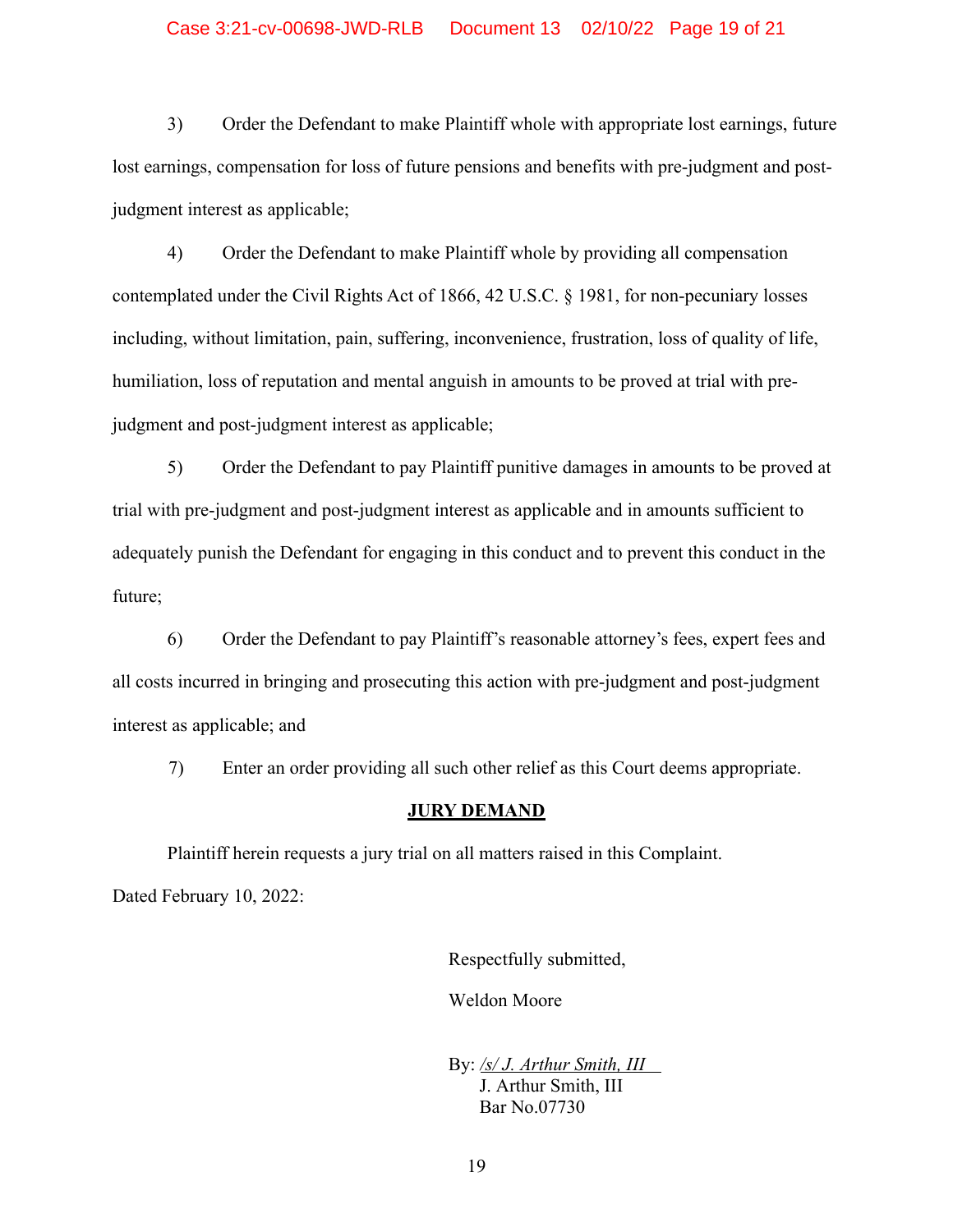Smith Law Firm, LLC 830 North St.Baton Rouge, LA 70802 Telephone:225-383-7716 Fax: 225-383-7773 E-mail: jasmith@jarthursmith.com

*Local Counsel for Plaintiff*

Rebecca Houlding (*Pro Hac Vice Admission Application To Be Filed*) Shilpa Narayan (*Pro Hac Vice*) **FRIEDMAN & HOULDING, LLP.** 1050 Seven Oaks Lane Mamaroneck, NY 10543 888-369-1119 x11 Fax: 866-731-5553 rebecca@friedmanhouldingllp.com shilpa@friedmanhouldingllp.com